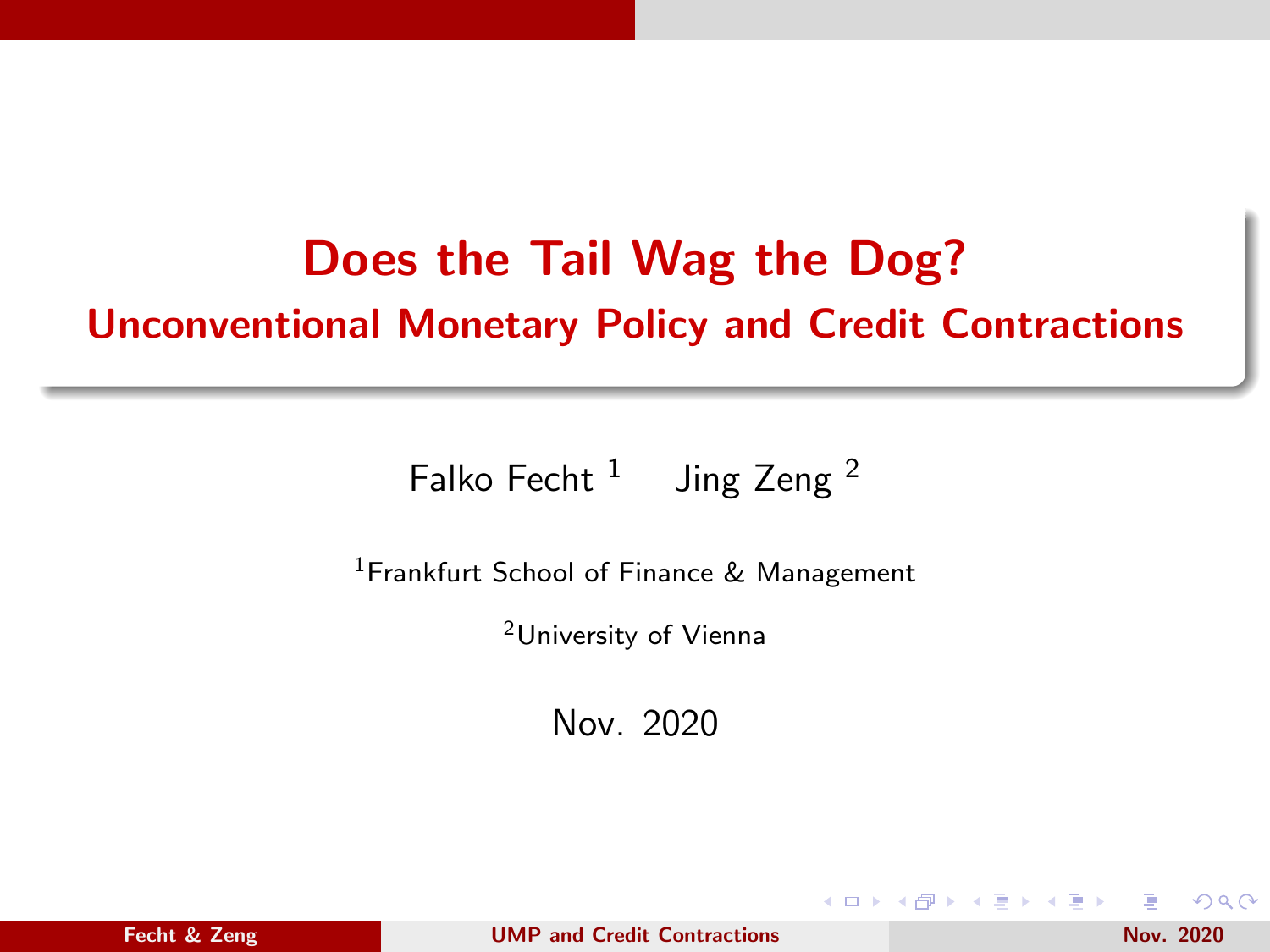### Motivation

- Euro area economic slowdown since the financial crisis
- Unconventional monetary policy (UMP) measures widely adopted
	- Abundance of liquidity through repo transactions
	- Direct financing to banks via targeted long-term refinancing operations
- Theoretical underpinning (Bianchi and Bigio, 2018): Credit channel of monetary policy – A liquidity view
	- Banks trade off between lending profit and liquidity risk
	- Monetary policy affect credit supply by changing aggregate liquidity

 $\Omega$ 

**≮ロト (何) (日) (日)**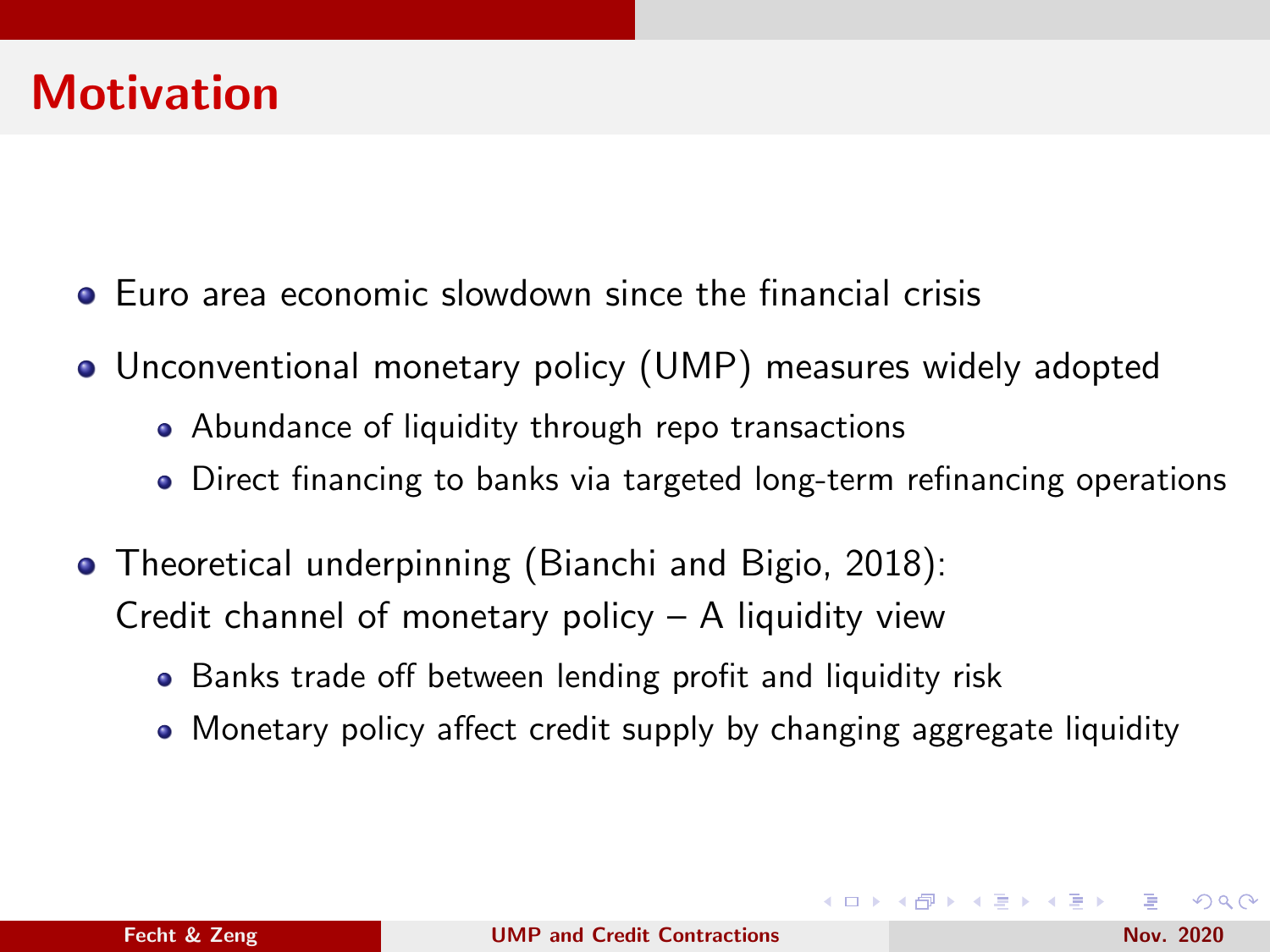#### Unconventional monetary policy transmission

• How effective has been central bank liquidity provision?

- Restore credit supply, esp. by banks facing wholesale funding dry-up Carpinelli and Crosignani (2018), Andrade, Cahn, Fraisse and Mesonnier (2019)
- Yet, other evidence suggests banks hoard CB liquidity rather than increase credit supply Iyer, Peydro, da-Rocha-Lopes and Schoar (2014), Peydro, Polo and Sette (2019)

Esp. banks reliant on interbank market that suffers a dry-up

Mixed evidence points to potential impairment to UMP transmission

- Esp. given the abundance of central bank liquidity
- Is all sources of liquidity not equal?

 $\Omega$ 

イロト イ押 トイヨ トイヨ トー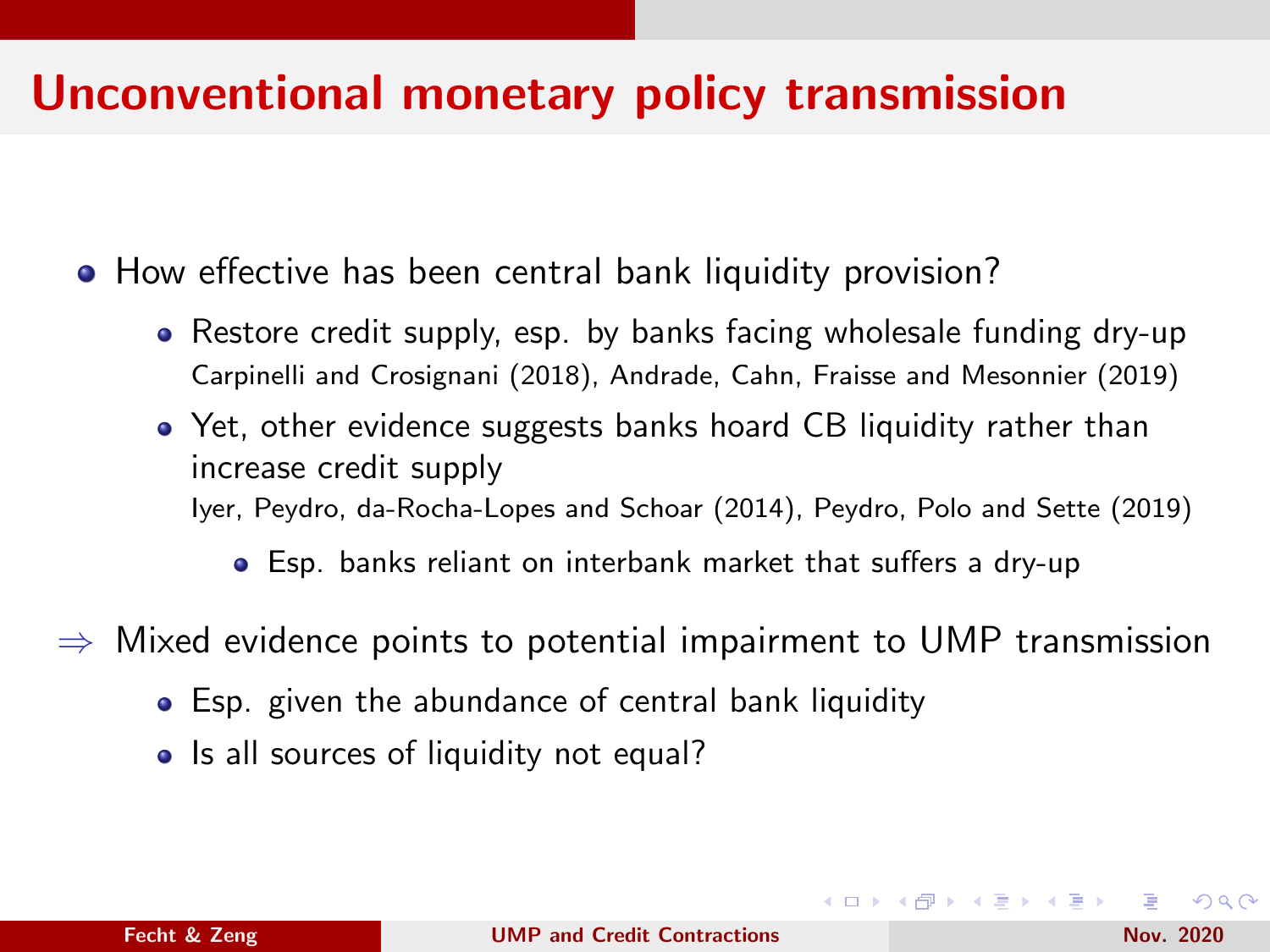### This paper

- A model of bank credit supply in which
	- lending has refinancing needs and is subject to moral hazard (Holmstrom and Tirole, 1997)
		- $\Rightarrow$  Banks refinancing risk arises due to limited pledgeability... ... rather than limited liquidity availability
	- Interbank relationship lenders can engage in peer monitoring
		- Prevents opportunistic behavior of the borrowing bank (Rochet and Tirole, 1996)

 $\Rightarrow$  Credit channel of UMP with endogenous peer monitoring

 $200$ 

イロト イ押 トイヨ トイヨ トー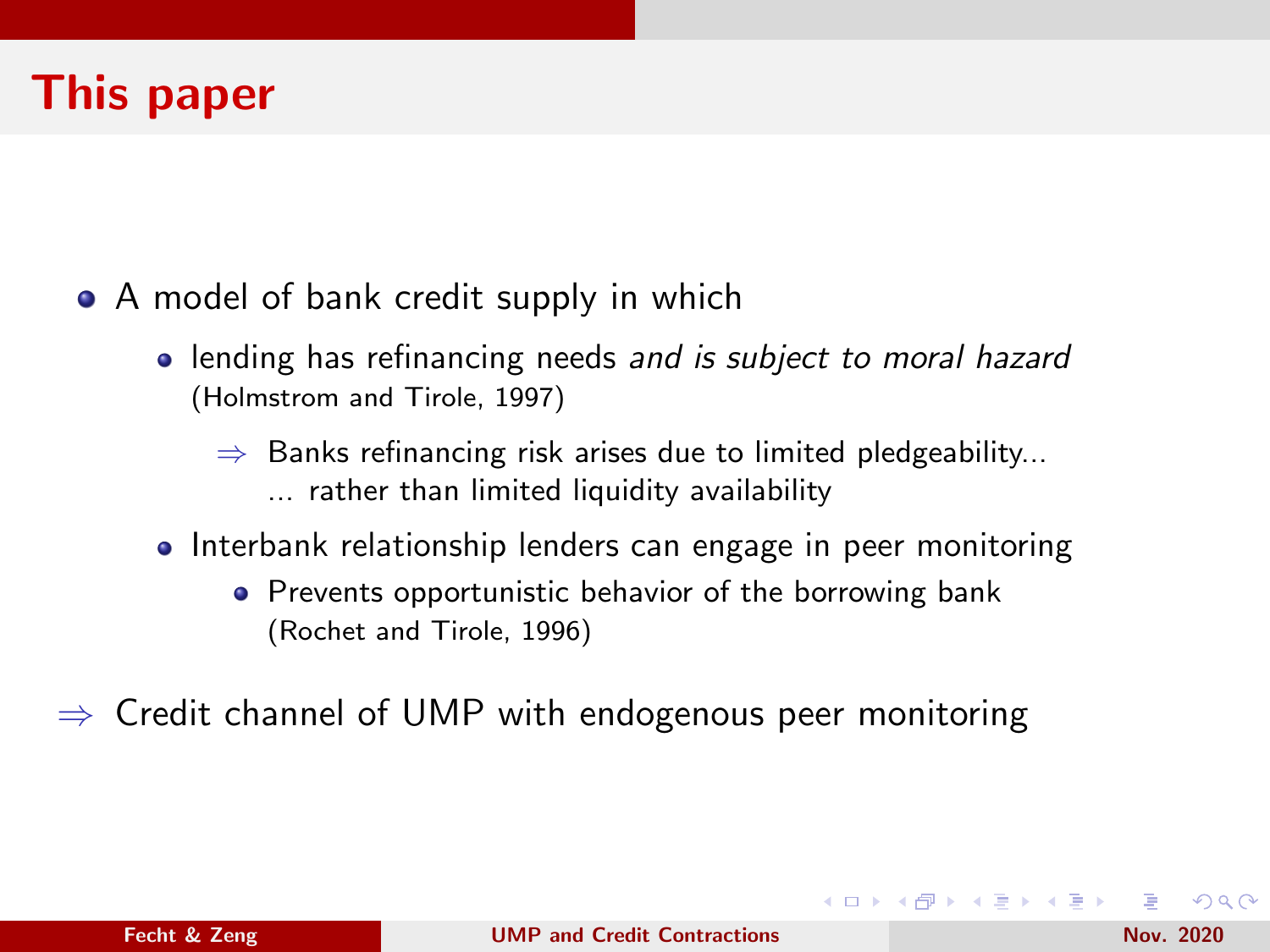- **•** Bank credit supply with endogenous interbank peer monitoring
	- Amplification effect of endogenous interbank market dry-up:
		- Small shock to lending opportunity  $\rightarrow$  Large credit contraction
	- Endogenous interbank market dry-up can impair UMP transmission:
		- Central bank ex post optimal liquidity provision
		- Improves bank liquidity conditional on interbank market condition
		- $\bullet$  But worsens interbank market liquidity ex ante

 $\Omega$ 

∢ロ ▶ ∢母 ▶ ∢ ヨ ▶ ∢ ヨ ▶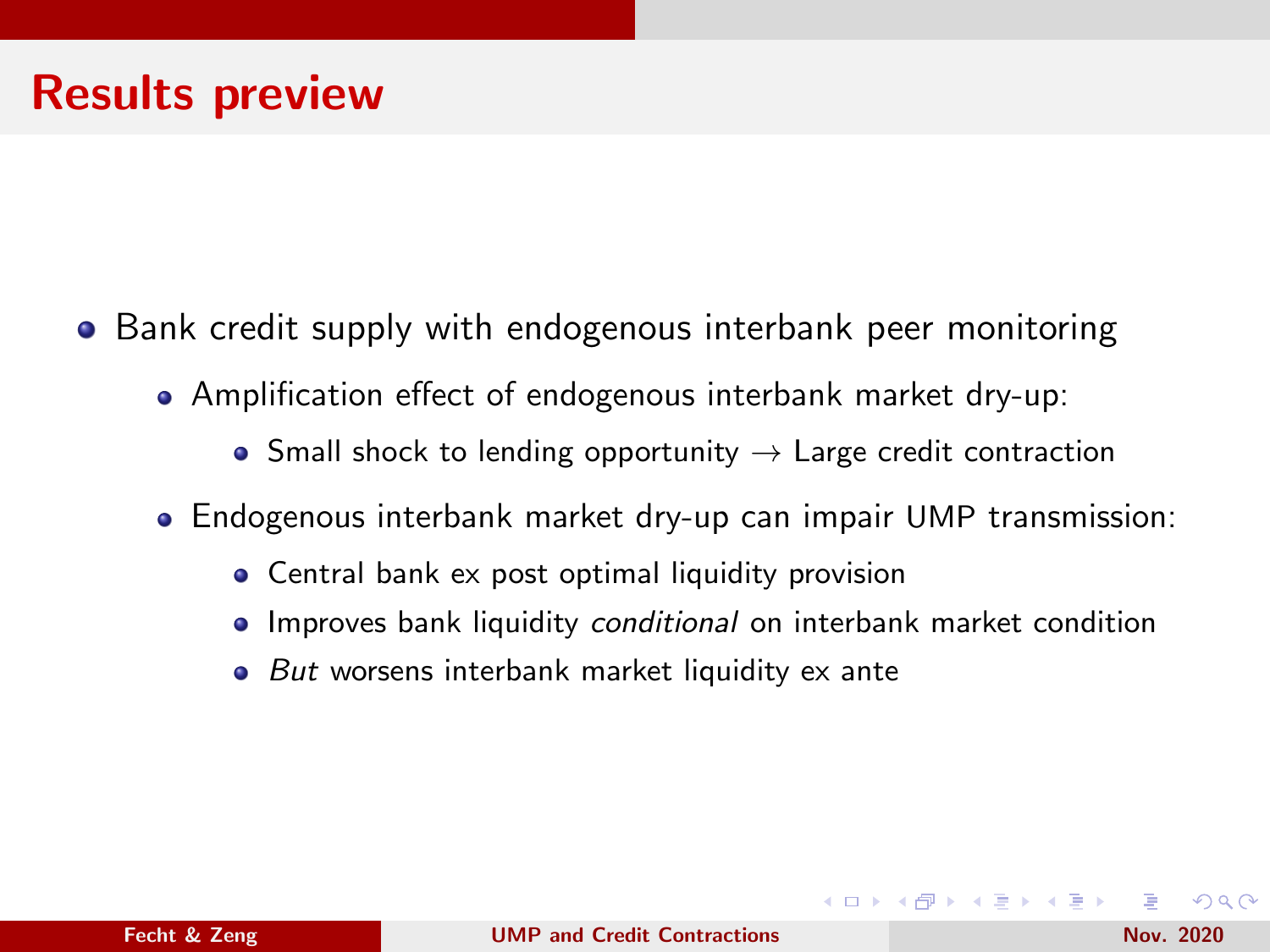### Main model ingredients

• Bank's credit supply decision: Interbank borrower's perspective

- Loans requires refinancing but has limited pledgeability (moral hazard)
	- High return if refinanced and held to maturity
	- Low return if unable to refinance and liquidated
- Trade-off: Expected return on loans (refinancing risk) vs. cash holding
- Bank's peer monitoring decision: Interbank lender's perspective
	- Improves the interbank relationship borrower's refinancing capacity  $\Rightarrow$  Efficiency gain from reducing inefficient liquidation
	- Interbank lender gains market power thru peer monitoring
		- $\Rightarrow$  Profitable interbank lending, capturing part of the efficiency gain
	- Trade-off: Expected profit from interbank lending vs. monitoring cost

 $2990$ 

イロト イ押 トイヨト イヨト 一国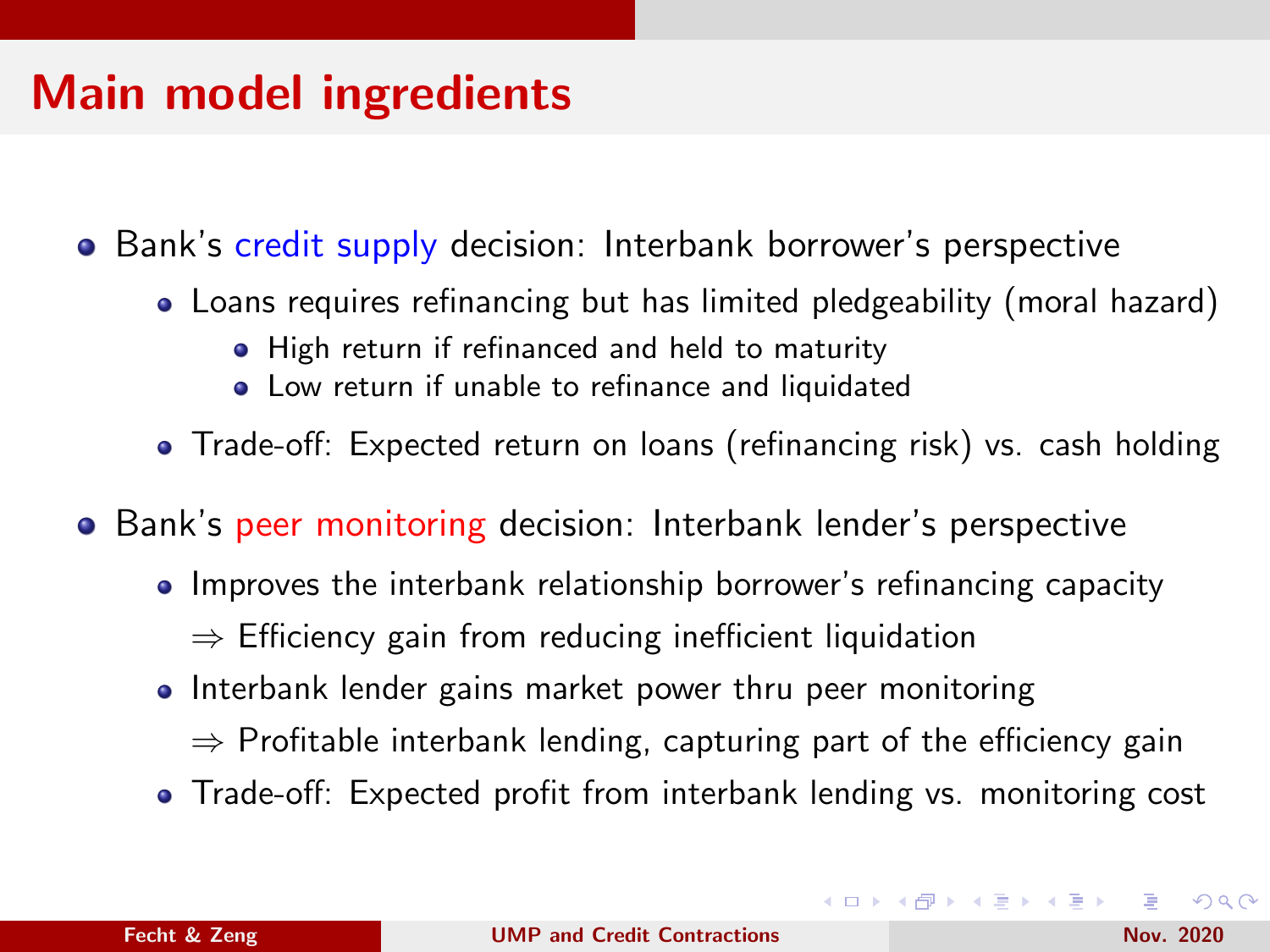# <span id="page-6-0"></span>Key mechanisms I: Amplification effect

- Strategic complementarity:
	- Peer monitoring by interbank lender  $\nearrow$ 
		- $\Rightarrow$  Refinancing risk of borrowing bank's loan portfolio  $\searrow$
		- $\Rightarrow$  Return on loans and thus credit supply  $\nearrow$
	- Credit supply by interbank borrower  $\nearrow$ 
		- $\Rightarrow$  Refinancing needs and thus efficiency gains from peer monitoring  $\nearrow$
		- $\Rightarrow$  Profits to interbank lender and thus peer monitoring  $\nearrow$
- $\Rightarrow$  Amplification of fundamental shocks:
	- A small shock to lending opportunity  $\setminus$  bank credit supply
	- Reduces endogenous peer monitoring and interbank market liquidity
	- Further reduces bank credit supply

 $2990$